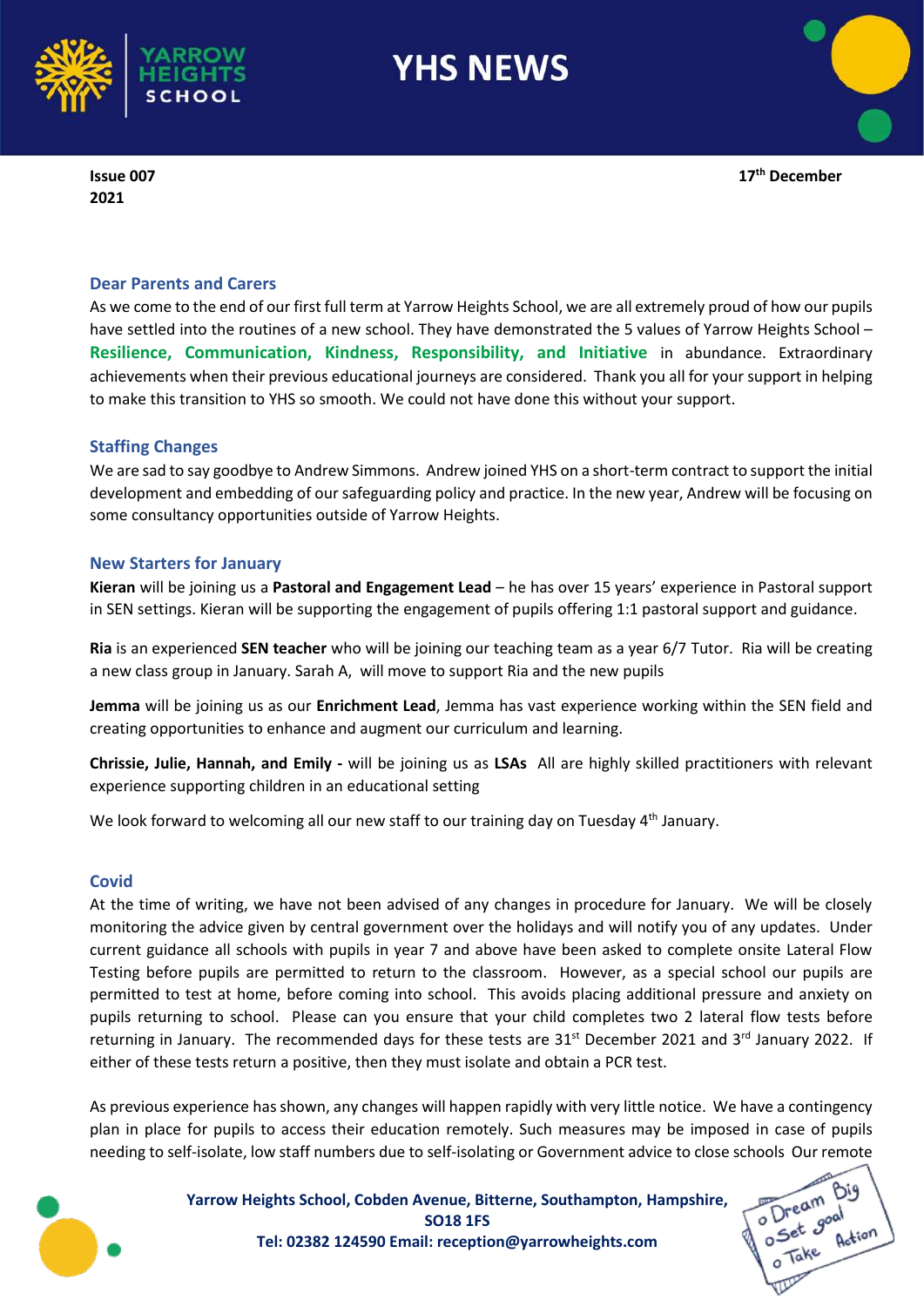

# **YHS NEWS**



education will be via Microsoft Teams and One Note. All pupils have been set up on this platform and have been shown in school how to access these platforms. Please can you advise Lou Watts if you do not have access to a PC/Internet at home. [Lou.watts@yarrowheights.com.](mailto:Lou.watts@yarrowheights.com)

Second dose Covid vaccinations can now be offered to 12–15 year olds and therefore NHS Solent have offered us an opportunity for eligible young people to have their second dose vaccination at YHS on **Tuesday 1st February 2022. Cat Catton** [cat.catton@yarrowheights.com](mailto:cat.catton@yarrowheights.com) will be in touch in the new year to those to whom this applies.

#### **Parent Drop-In**

Just a reminder that our next monthly parent drop-in session will be on the 7th January at 11.15. please book your place with Dr Emma Bennett – [emma.bennett@yarrowheights.com](mailto:emma.bennett@yarrowheights.com)

At the moment our plans are for this event to be in person. We will socially distance and ask that you take a Lateral Flow Test on the morning of the session. We will let you know if these arrangements change.

## **3 Month Assessment Reviews**

As we approach the end of our first  $\frac{1}{2}$  term, we are now in the process of sending out invitations to attend these assessment reviews. The purpose of this review is to formally confirm the child's full-time placement at Yarrow Heights School following the 12-week educational and therapeutic period of assessment. At this meeting we will be in a position to confirm how we intend to meet their needs.

The Annual Review which then follows, usually 12 months from the date of issue of the EHCP, will then evaluate the strategies and progress made by that child, and consider the suitability of the EHCP objectives and what further interventions may be required in the following year.

## **Term dates**

Attached to this newsletter are our September 2022 - to July 2023 term dates

## **January School Lunch Menu**

We have taken on board the comments from the pupils, and from January we will be providing a 3-week rolling lunch menu, which is attached for your reference. We endeavour to maintain a healthy, balanced menu whilst offering the variety of food choices the children have told us they enjoy.

All our produce is fresh and prepared on the site for that day. From time to time there may be a supply issue which means that we are forced to change the menu. If this happens, we will do our best to communicate these changes to the children at the earliest opportunity.

#### **Enrichment**

Due to the success of our daily enrichment programme, we are pleased to share with you the increased variety of enrichment activities nominated by the children. These will be available for the first 6 weeks of the Spring Term, after which, a further range of activities will be available. All the pupils have made a first and second choice and our timetable is written and ready to go!



**Yarrow Heights School, Cobden Avenue, Bitterne, Southampton, Hampshire, SO18 1FS Tel: 02382 124590 Email: reception@yarrowheights.com**